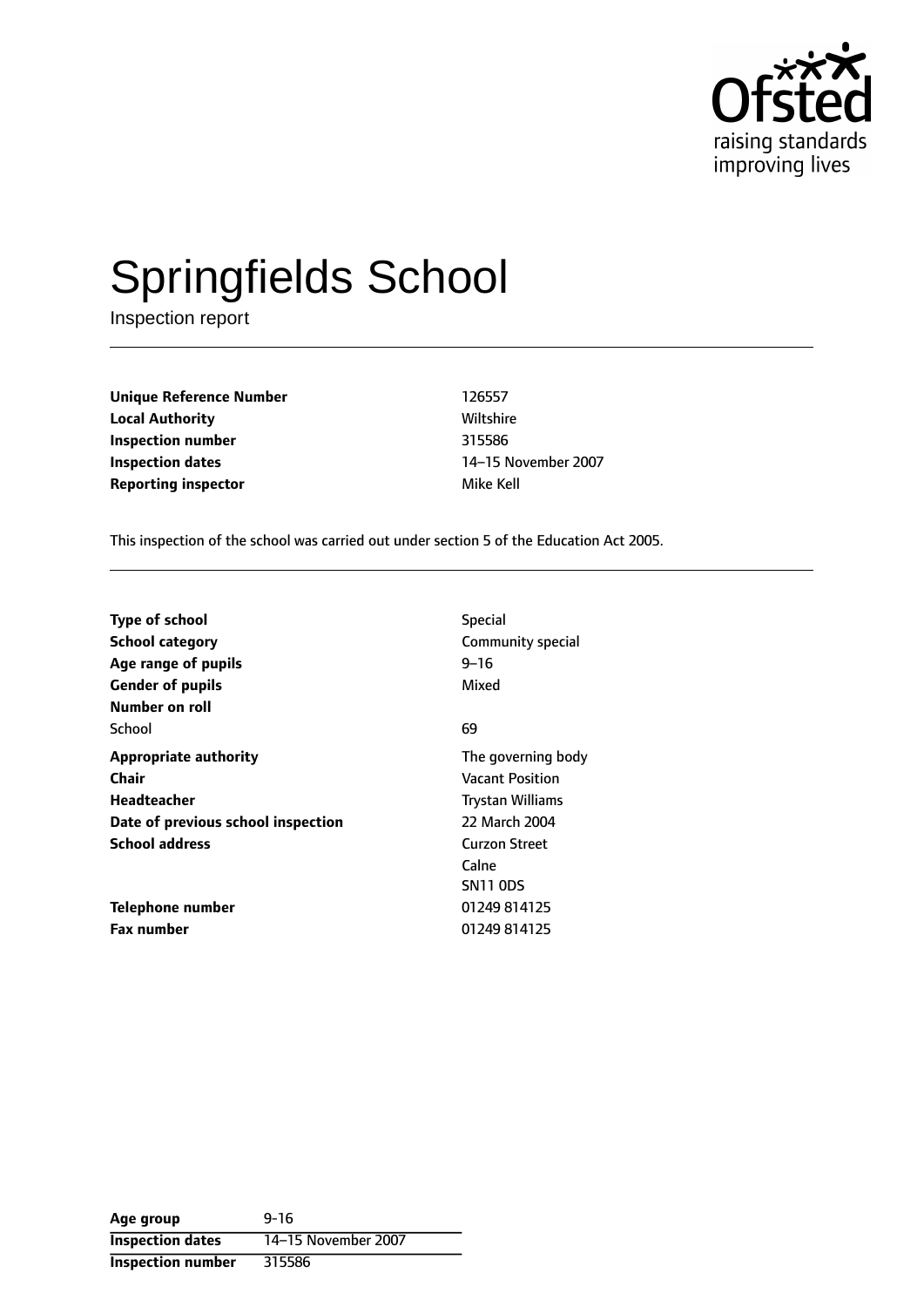.

© Crown copyright 2007

#### Website: www.ofsted.gov.uk

This document may be reproduced in whole or in part for non-commercial educational purposes, provided that the information quoted is reproduced without adaptation and the source and date of publication are stated.

Further copies of this report are obtainable from the school. Under the Education Act 2005, the school must provide a copy of this report free of charge to certain categories of people. A charge not exceeding the full cost of reproduction may be made for any other copies supplied.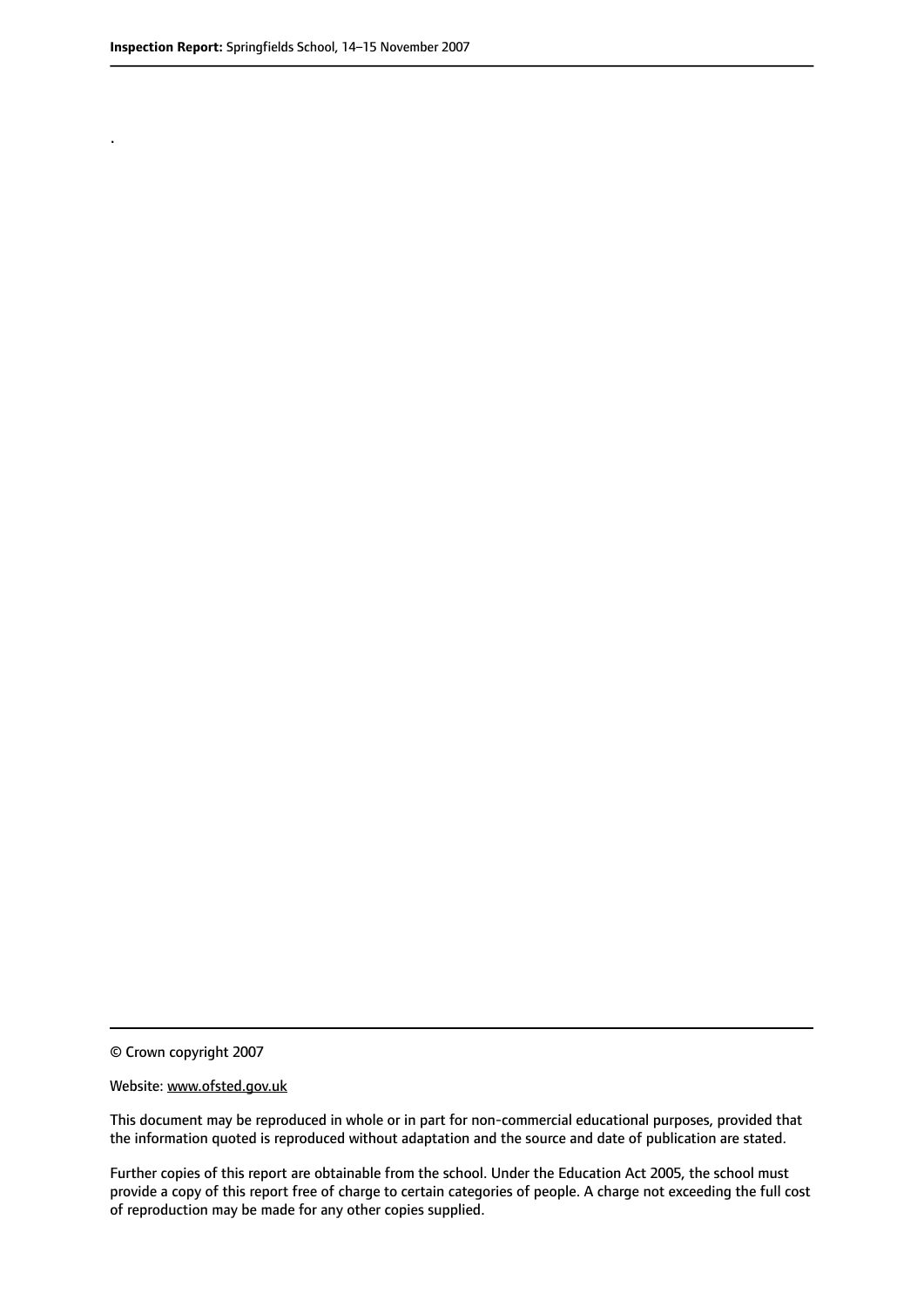# **Introduction**

The inspection was carried out by two Additional Inspectors.

# **Description of the school**

Springfields School offers a residential facility and so it admits pupils from throughout the county and from some neighbouring local authorities. Virtually all of the pupils are boarders. The very few non-residents are Key Stage 4 pupils who cannot cope with boarding and have problems with attendance, or they are pupils who are ready to reintegrate fully into home life. All of this group follow a personalised education programme that is taught on the Springfields site and elsewhere, such as home tuition. All pupils have a statement of special educational needs because of their severe social, emotional and behavioural difficulties, and some have additional learning needs associated with especially low literacy skills. The vast majority of pupils are boys. A very small number of pupils are learning English as an additional language and a few are looked after children.

Springfields has had specialist status for sport for a little over two years. The school continues to manage a large vocational centre that it established in 1999. This is on the school campus and provides tuition in externally accredited vocational courses for pupils from Springfields and many local schools that purchase places. Up to 350 pupils benefit from this provision.

# **Key for inspection grades**

| Grade 1 | Outstanding  |
|---------|--------------|
| Grade 2 | Good         |
| Grade 3 | Satisfactory |
| Grade 4 | Inadequate   |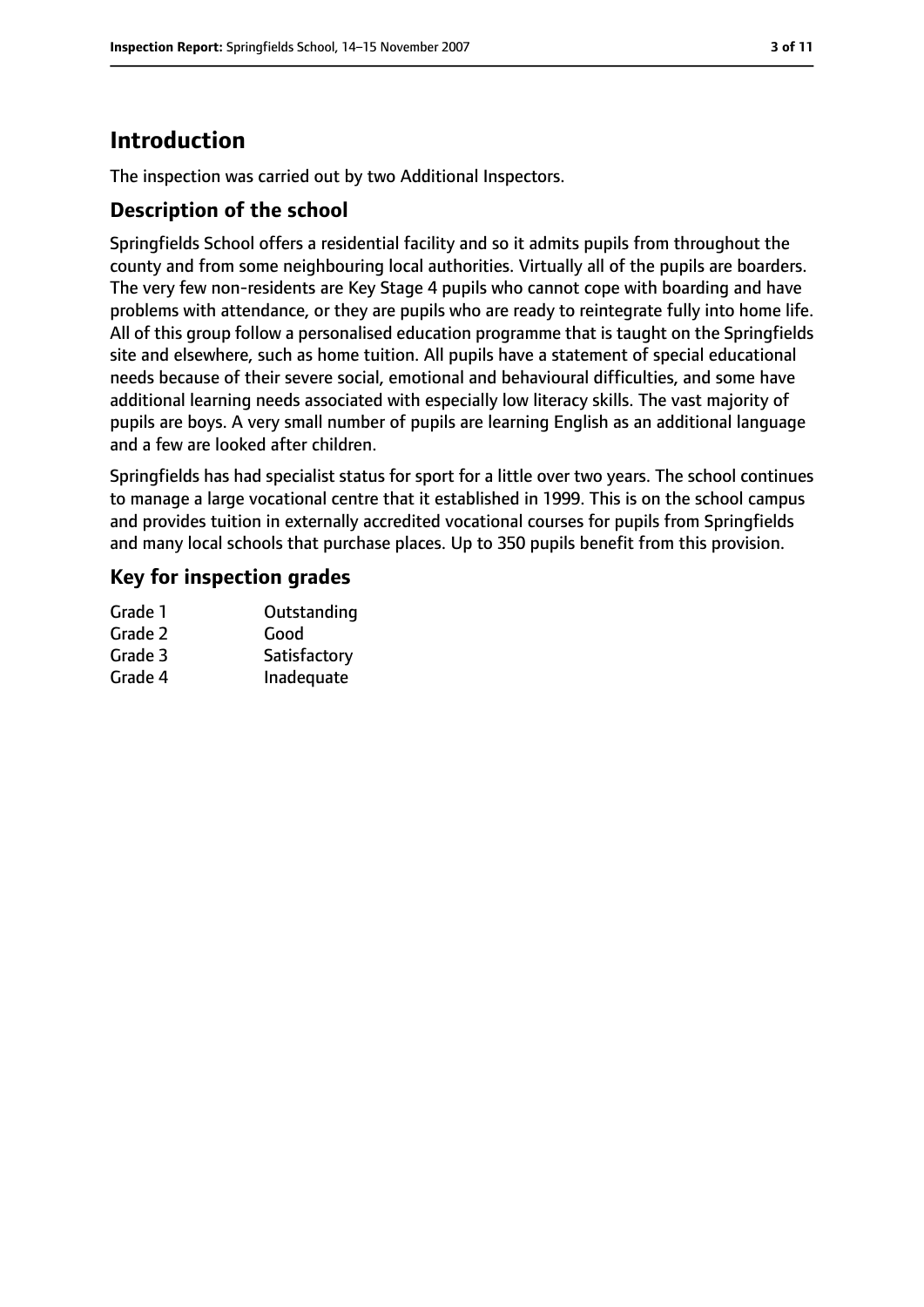# **Overall effectiveness of the school**

#### **Grade: 1**

Springfields School does an exceptional job in transforming the lives of its pupils. The senior leadership team is highly successful in challenging staff to provide the highest quality of education and care and in challenging pupils to do as well as they possibly can. As a result, outstanding school and residential provision make powerful contributions to improving the pupils' life chances. During their time at Springfields, disaffected and disillusioned pupils develop into mature, confident and courteous young people with very positive attitudes to work and the future. The pupils recognise what the school does for them, with comments such as 'without this school, my future wouldn't be as bright'. Parents and carers are equally enthusiastic in their praise for the school and the parent who said 'Springfields is the best thing that has happened to my son' summed up their views.

The outstanding progress that the pupils make in their personal development puts them in a highly favourable position to learn. Their excellent attendance and outstanding behaviour enable them to make the most of everything that the school has to offer. These very impressive attitudes to learning flourish because of excellent teaching, an outstanding curriculum and a very high level of care, guidance and support. Because pupils' individual needs are met, their rate of learning accelerates rapidly. Consequently, all of them make outstanding progress and achieve exceptionally well, including those with additional difficulties or who are new to learning English or on a personalised education programme. Therefore, all pupilsleave school with some externally validated accreditations that reflect their efforts and the school's high expectations. This culture of high expectation is testament to the very high quality of leadership and management that is evident throughout the school.

The school has improved considerably since the last inspection because of the clear vision that the school's leaders established. It has addressed its relative weakness, built on its successes and extended into new areas. The school has an excellent capacity to sustain this pace of development and change. The school exploits its specialist status very effectively. Sporting links take pupils out into the community, such as helping to coach games in local primary schools, and the local community is encouraged to use the school's facilities. The school has excellent links with all of its partners. Robust management systems provide leaders with detailed information about the school's work, especially pupils' academic achievements and personal development. However, the school does not gather data on pupils' academic achievements as efficiently as it collates information on their progress towards their behavioural targets. As a result, this makes the analysis of the academic data a time- consuming process.

## **Effectiveness of boarding provision**

#### **Grade: 1**

Ofsted inspectors judged the residential provision as outstanding when they visited it in June 2007. The four units are arranged in a progressive way so that pupils move from one to another as their behaviour improves and they become more independent and able to develop positive relationships. This is a great incentive and pupils are very keen to make these moves as greater privileges go hand in hand with progression through the units. In addition to helping to transform pupils' attitudes, the residential facility makes a very significant contribution to other features of pupils' personal development. Pupils make excellent progressin developing an understanding of staying safe and in learning how they can contribute to the residential community by taking on more responsibilities. Residential life makes a strong contribution to pupils' awareness of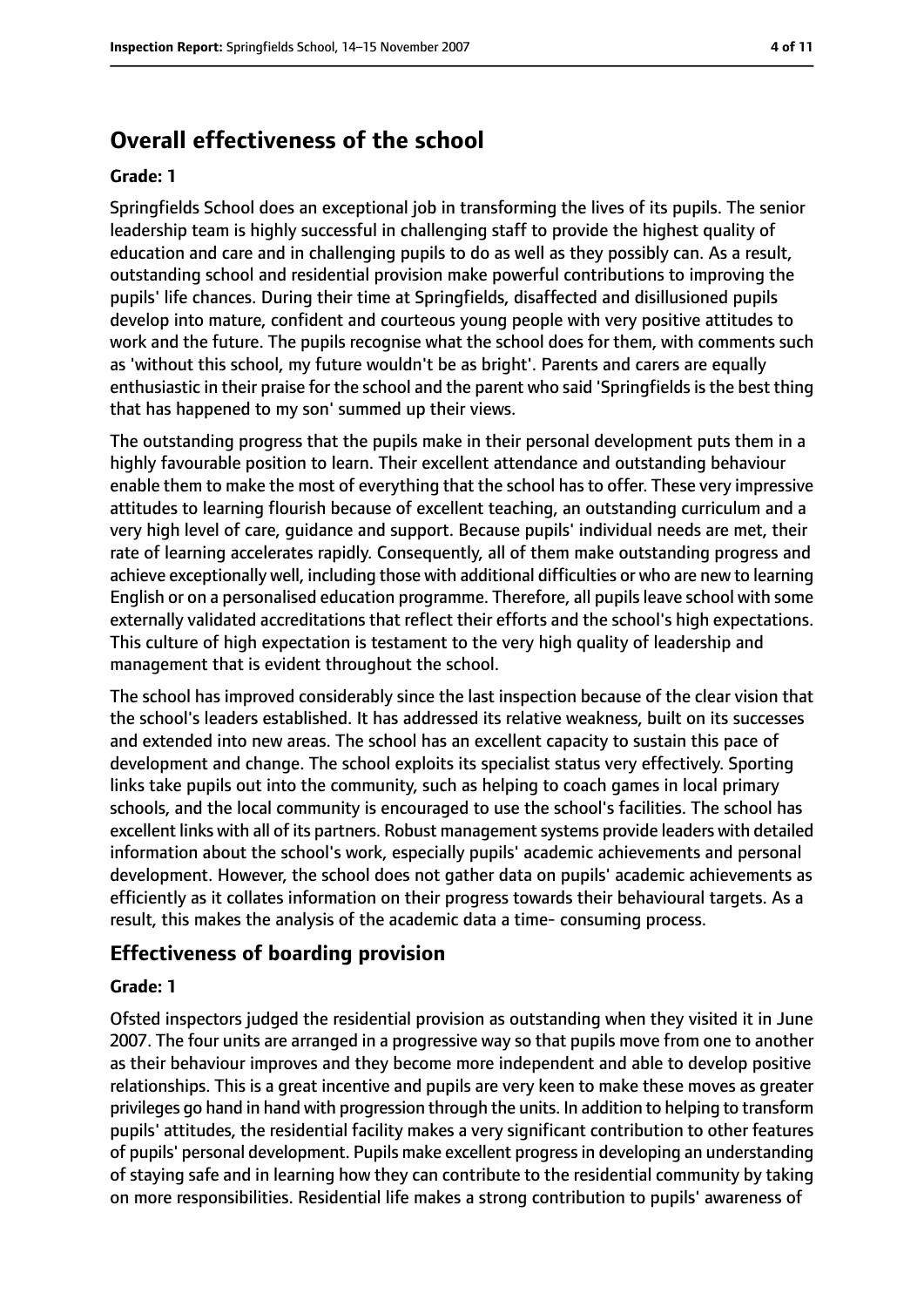a healthy lifestyle and it contributes greatly to preparing them for leaving school. There is a well-established programme for promoting pupils' self-help and life skills and daily planned opportunities for care staff to consolidate pupils' classroom learning through structured homework sessions.

## **What the school should do to improve further**

■ streamline the procedures for collecting and collating data on pupils' academic achievements so that the information can be interrogated even more efficiently.

# **Achievement and standards**

#### **Grade: 1**

Standards are significantly below those expected of pupils of similar age because pupils have a history of disrupted education through exclusion and/or poor attendance.

The pupils' rate of learning is such that their achievements are excellent. The school enables all of its pupils to make such great strides because leaders have a very clear idea about what needs to be done to establish a platform for learning. Very high expectations of pupils' behaviour and attendance, and vibrant, challenging teaching, encourage their participation in lessons and their enjoyment of learning. Some pupils need additional support before they can benefit fully and the school's commitment to equality of opportunity ensures that they get it. Pupils are assessed when they enter the school and as a result, many receive intensive literacy programmes. Through these programmes, they make rapid progress in acquiring higher reading and comprehension skills and this gives them the right tools for learning. As a result, they begin to thrive as they experience increasing success in all of their work. Individual targets in all subjects, which are shared with the pupils, and opportunities to attain academic and vocational qualifications provide extra challenge and further motivation. Consequently, all pupils make outstanding progress.

# **Personal development and well-being**

#### **Grade: 1**

The school's commitment to enhancing pupils' self-esteem, improving their social skills and enabling them to form positive relationships is evident in the expectations that staff have of all learners. The pupils make great strides in their personal development because they rise to these challenges. They develop a hunger for learning and a wish to make the most of the time that they spend in school. Consequently, they participate willingly and enthusiastically in lessons and other activities. In doing this, they acquire key skills at a rapid rate, gain vocational qualifications, learn to work with others and develop good habits, such as punctuality and a strong moral sense. This prepares them exceptionally well for leaving school and very many move into further training or education or directly into employment. Their excellent understanding of how they can remain healthy and stay safe further bolsters the pupils' preparednessfor leaving school and moving successfully into adulthood. The school'sspecialist status gives its pupils very many opportunities to participate in a wide variety of physical activities, which they accept readily.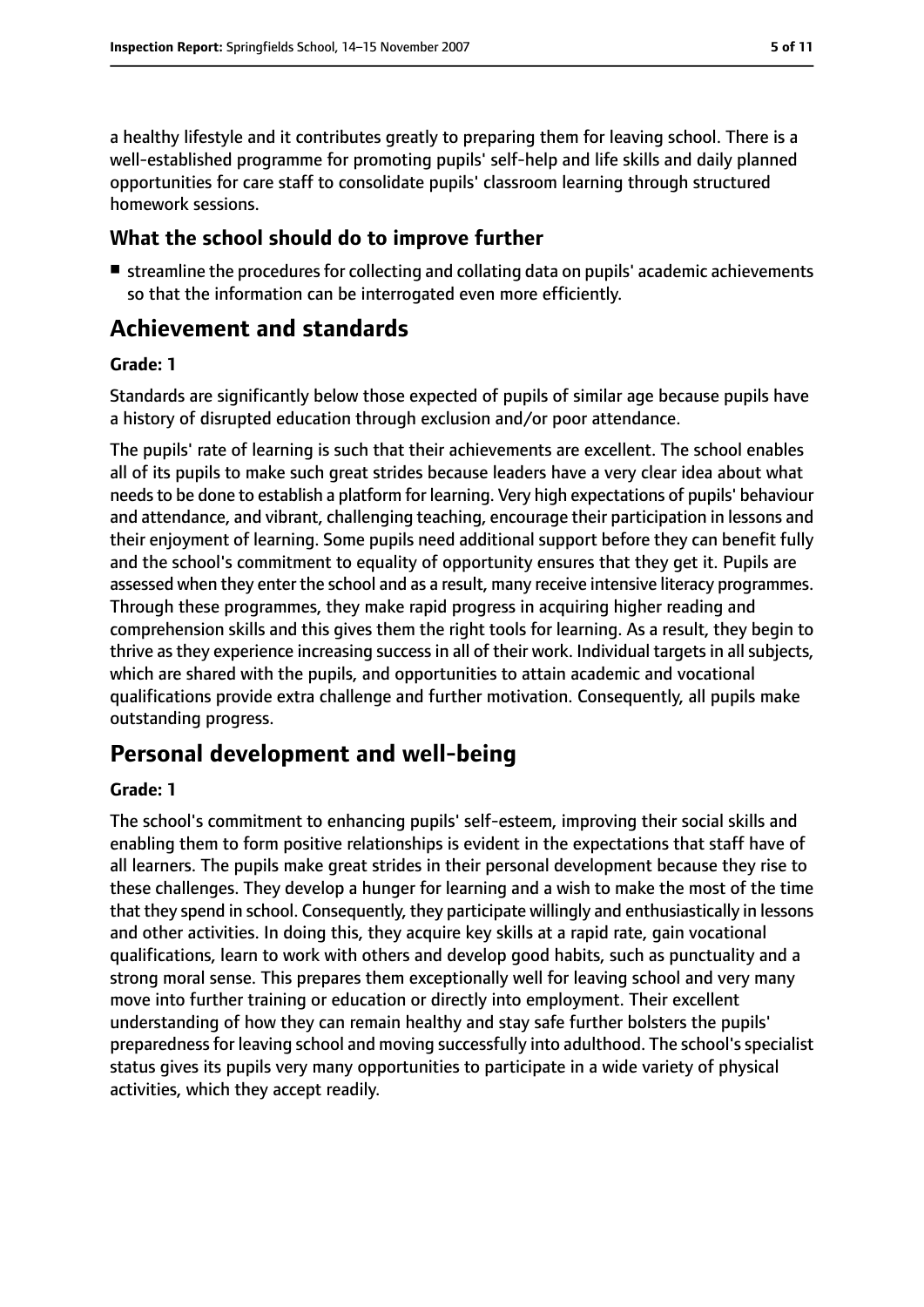# **Quality of provision**

# **Teaching and learning**

#### **Grade: 1**

Pupils acquire new skills, knowledge and understanding as rapidly as they do because classrooms are calm. Teachers' explicit expectations of work and behaviour establish a highly effective climate for learning, and pupils respond positively. Teachers are able to maintain these expectations because of the excellent relationships that characterise all lessons. Pupils' efforts are recognised and celebrated, although praise is not used lightly. The pupils know what is expected of them and, therefore, if their behaviour doesslip, they respond quickly when teachers and teaching assistants remind them. As a result, no time is lost and there is no disruption to other pupils' learning. Teachers are very confident about the subjects that they teach and instructors in the vocational centre bring in very useful practical experience. Staff have a very good understanding of what their pupils have achieved previously and so they present work that is pitched at just the right level of challenge.

## **Curriculum and other activities**

#### **Grade: 1**

Very effective management has produced a curriculum that isstructured and planned creatively to meet the learning needs of all pupils. Innovative developments make the curriculum increasingly relevant to pupils' ages and interests. The weekly Active Enterprise day, for example, in Years 9 and 10 is a highly effective enrichment curriculum that very successfully focuses on developing pupils' personal qualities and skills. They follow short accredited courses resulting in nationally recognised awards in areas such as sports leadership, First Aid and lifesaving. The Key Stage 4 curriculum successfully balances academic study with work-related learning. Pupils follow a common curriculum of GCSE and Entry Level courses supplemented by two options, which may be GCSEs, BTEC or accredited vocational courses. Courses such as construction, and hospitality and catering take place in the vocational centre, but the school's very good partnerships enable pupils to follow courses such as horticulture and equine studies elsewhere. The school provides for the needs of pupils with additional learning difficulties extremely well. Learning support provision and personalised learning programmes enable these pupils to make the gains in key skills that they need in order to benefit from the wider curriculum.

#### **Care, guidance and support**

#### **Grade: 1**

The pupils' accelerated learning and excellent personal development owe much to the high quality of care, guidance and support that they receive. The mutual respect that exists between pupils and adults makes it possible for staff to set challenging personal and academic targets. Pupils know their targets and what they need to do to improve because they receive considerable academic and personal support. They know there is always someone with whom they can talk. Pupils with additional learning needs receive particularly good support and guidance. As a result, pupils who receive specialist learning support programmes and those with a personalised education package have the same opportunities as others to experience success. Pupils are supported very well in the transition for leaving school as they receive comprehensive advice about their future options. The school is a safe and very caring environment, with embedded, rigorous safeguarding procedures that fully comply with current requirements.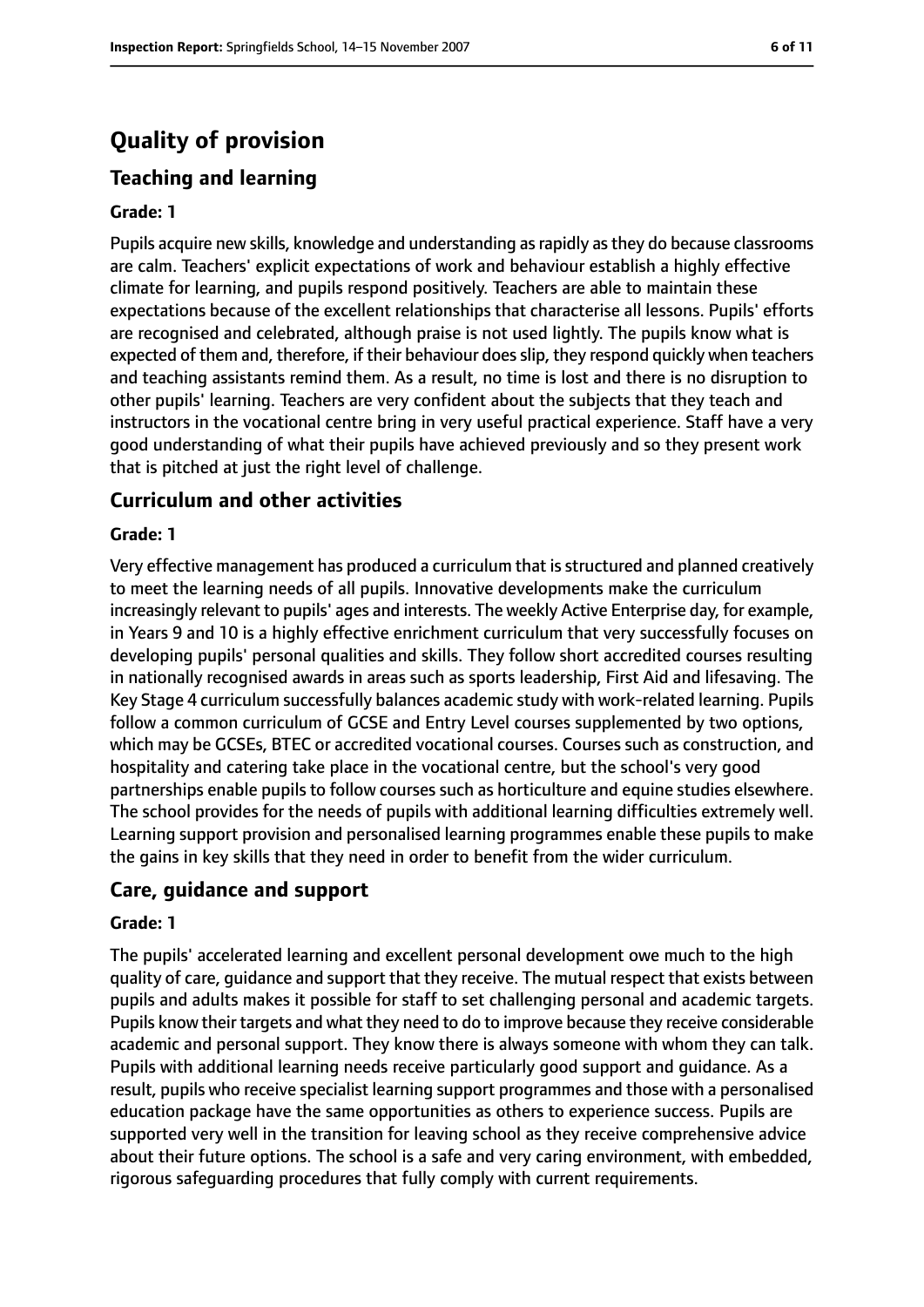# **Leadership and management**

#### **Grade: 1**

The school leaders' clarity of thought, vision and action has established a school within which all staff work towards a common purpose, that is, to give every pupil the opportunity to turn round their lives and to leave school with the skills to become informed and productive members of society. The school achieves this because leaders have established an ethos that all staff support: a consistent focus on the twin aims of raising standards and promoting pupils' personal development. Governors play their part well. They provide a high level of support and provide challenge to the headteacher, but not always as extensively asthey might. Much of the school's success is due to its ability to direct its resources towards those areas of its work that will reap the greatest reward in producing better outcomes for pupils. It achieves this because its procedures for gathering information about how well it is doing are very effective in identifying priorities for action. It gathers a great deal of information about how well its pupils are progressing. Smooth processes enable information on their progresstowards behavioural targets to be collected and acted upon easily, whereas data on their academic achievements is more widely dispersed and not as easily collated. Therefore, although the school examines this data carefully and always acts upon the information, the systems prevent it doing this as efficiently as it could. As a result, this makes the process of tracking pupils' progress more difficult and time-consuming.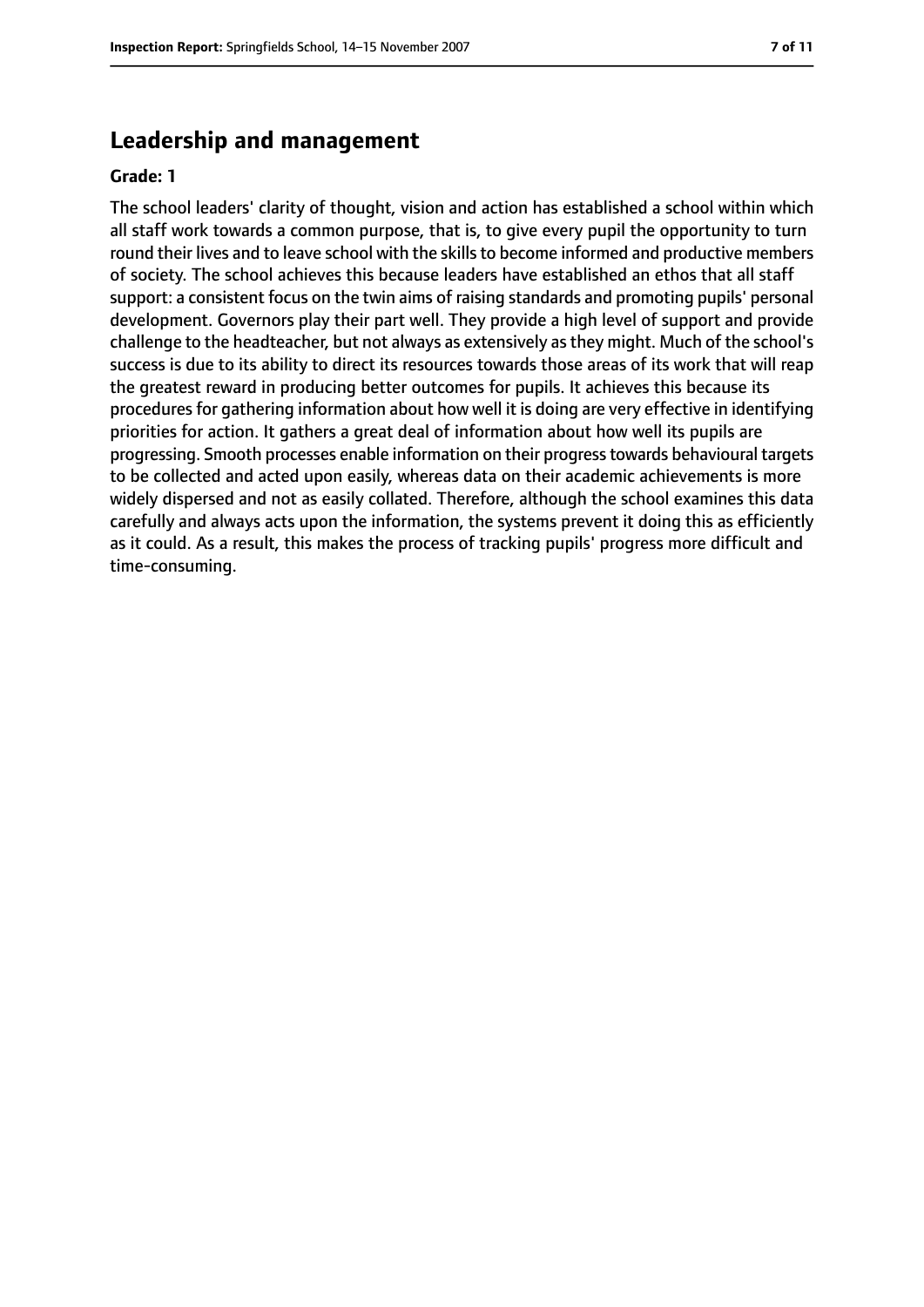**Any complaints about the inspection or the report should be made following the procedures set out in the guidance 'Complaints about school inspection', which is available from Ofsted's website: www.ofsted.gov.uk.**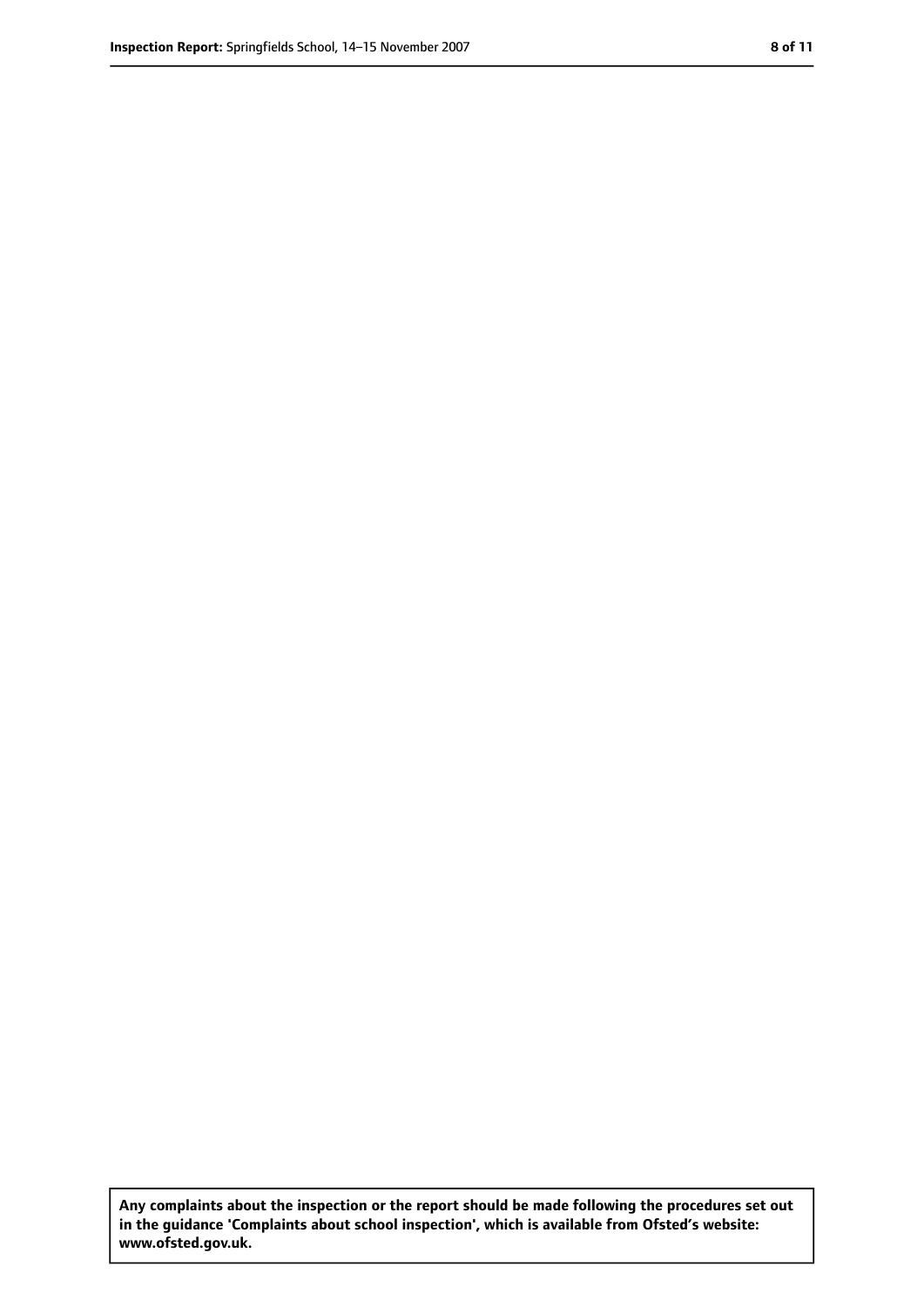#### **Annex A**

# **Inspection judgements**

| $^{\backprime}$ Key to judgements: grade 1 is outstanding, grade 2 good, grade 3 satisfactory, and | <b>School</b>  |
|----------------------------------------------------------------------------------------------------|----------------|
| arade 4 inadequate                                                                                 | <b>Overall</b> |

# **Overall effectiveness**

| How effective, efficient and inclusive is the provision of education, integrated<br>care and any extended services in meeting the needs of learners? |     |
|------------------------------------------------------------------------------------------------------------------------------------------------------|-----|
| Effective steps have been taken to promote improvement since the last<br>inspection                                                                  | Yes |
| How well does the school work in partnership with others to promote learners'<br>well-being?                                                         |     |
| The effectiveness of boarding provision                                                                                                              |     |
| The capacity to make any necessary improvements                                                                                                      |     |

# **Achievement and standards**

| How well do learners achieve?                                                                               |  |
|-------------------------------------------------------------------------------------------------------------|--|
| The standards <sup>1</sup> reached by learners                                                              |  |
| How well learners make progress, taking account of any significant variations between<br>groups of learners |  |
| How well learners with learning difficulties and disabilities make progress                                 |  |

# **Personal development and well-being**

| How good is the overall personal development and well-being of the<br>learners?                                  |  |
|------------------------------------------------------------------------------------------------------------------|--|
| The extent of learners' spiritual, moral, social and cultural development                                        |  |
| The extent to which learners adopt healthy lifestyles                                                            |  |
| The extent to which learners adopt safe practices                                                                |  |
| How well learners enjoy their education                                                                          |  |
| The attendance of learners                                                                                       |  |
| The behaviour of learners                                                                                        |  |
| The extent to which learners make a positive contribution to the community                                       |  |
| How well learners develop workplace and other skills that will contribute to<br>their future economic well-being |  |

# **The quality of provision**

| How effective are teaching and learning in meeting the full range of the<br>learners' needs?          |  |
|-------------------------------------------------------------------------------------------------------|--|
| How well do the curriculum and other activities meet the range of needs<br>and interests of learners? |  |
| How well are learners cared for, quided and supported?                                                |  |

 $^1$  Grade 1 - Exceptionally and consistently high; Grade 2 - Generally above average with none significantly below average; Grade 3 - Broadly average to below average; Grade 4 - Exceptionally low.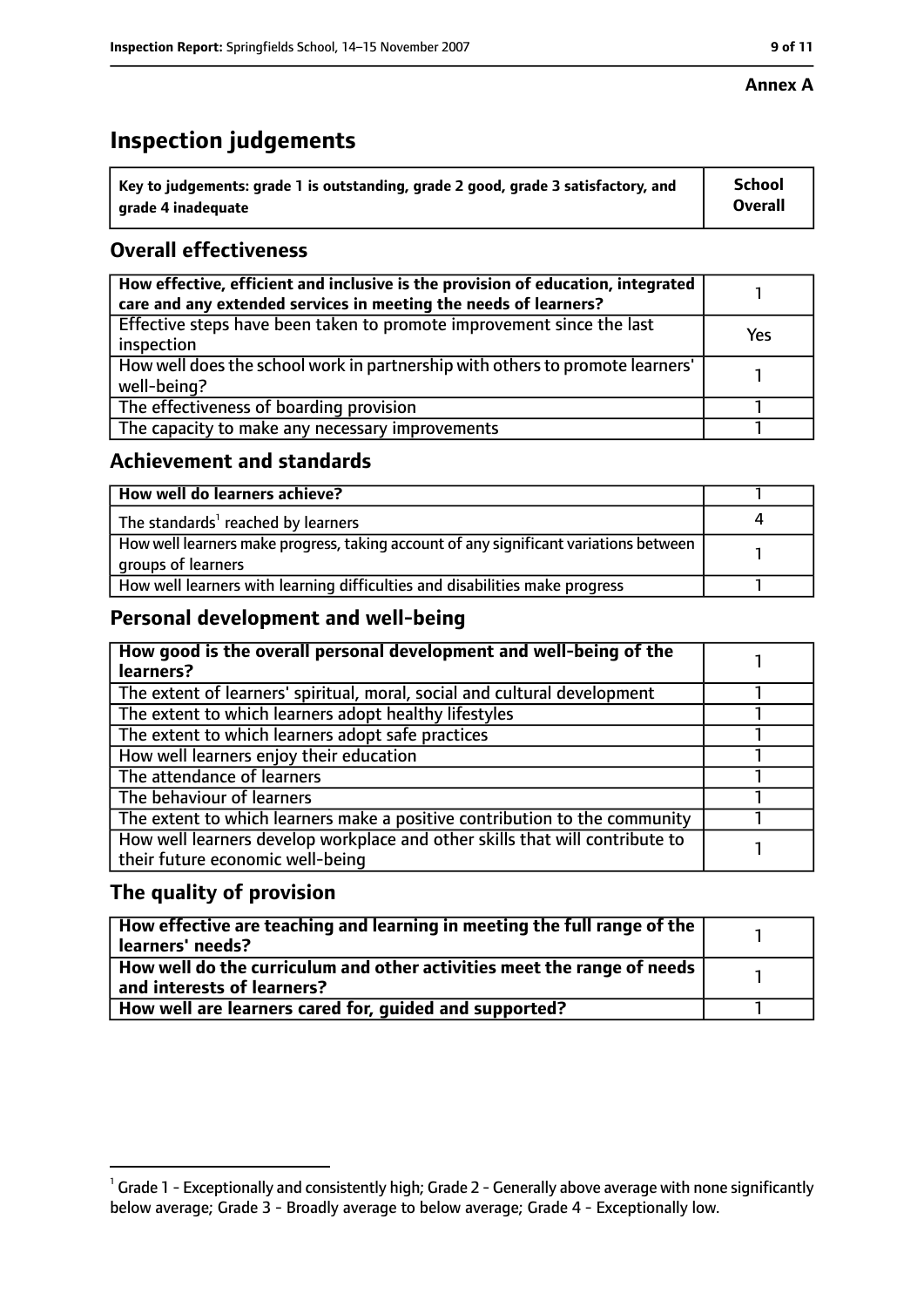# **Leadership and management**

| How effective are leadership and management in raising achievement<br>and supporting all learners?                                              |           |
|-------------------------------------------------------------------------------------------------------------------------------------------------|-----------|
| How effectively leaders and managers at all levels set clear direction leading<br>to improvement and promote high quality of care and education |           |
| How effectively leaders and managers use challenging targets to raise standards                                                                 |           |
| The effectiveness of the school's self-evaluation                                                                                               |           |
| How well equality of opportunity is promoted and discrimination tackled so<br>that all learners achieve as well as they can                     |           |
| How effectively and efficiently resources, including staff, are deployed to<br>achieve value for money                                          |           |
| The extent to which governors and other supervisory boards discharge their<br>responsibilities                                                  |           |
| Do procedures for safequarding learners meet current government<br>requirements?                                                                | Yes       |
| Does this school require special measures?                                                                                                      | <b>No</b> |
| Does this school require a notice to improve?                                                                                                   | No        |